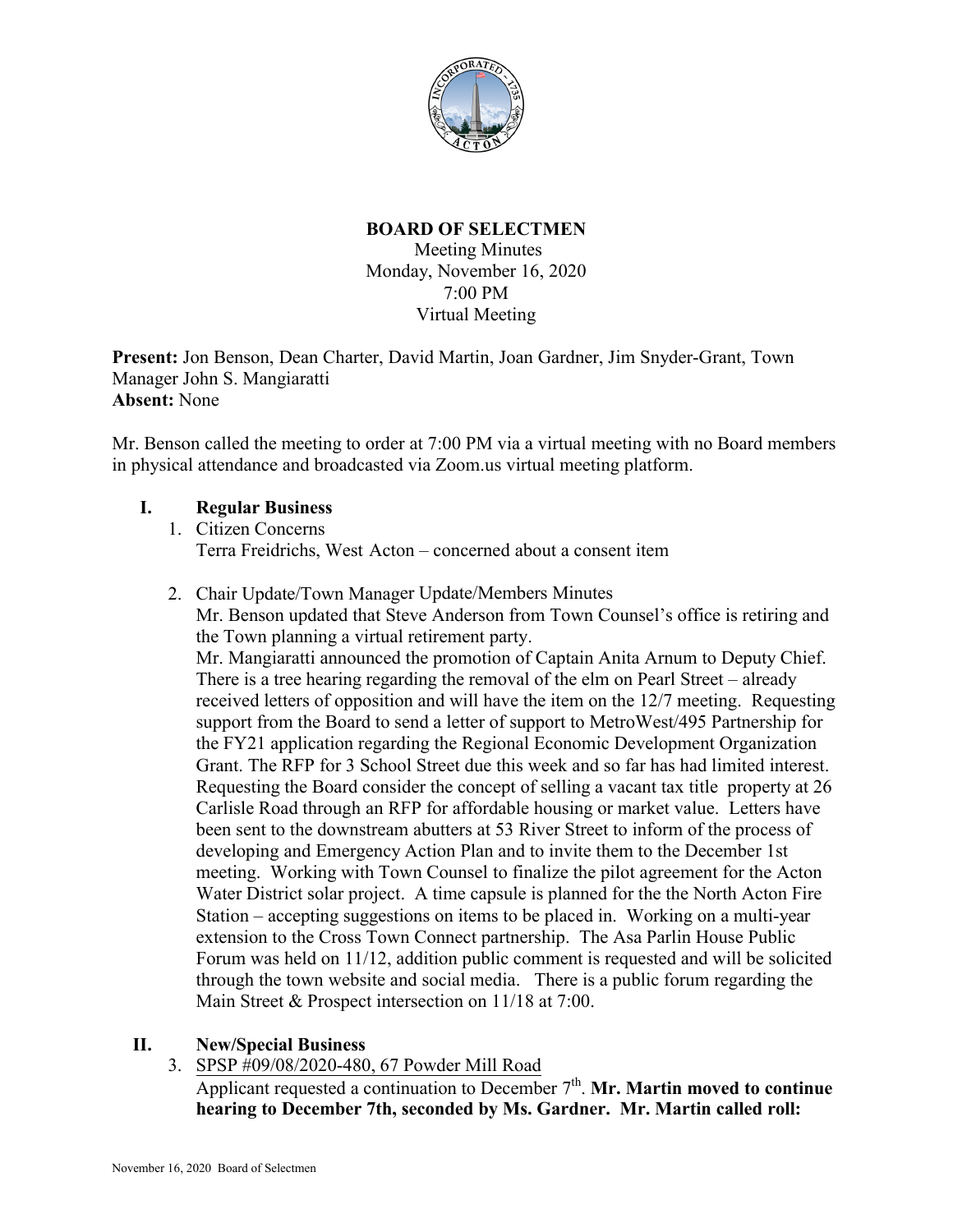

**Mr. Snyder-Grant – aye Ms. Gardner – aye Mr. Benson – aye Mr. Charter – aye Mr. Martin – aye The Board voted 5-0, the motion carried.**

## 4. COVID-19 Response Update

Mr. Mangiaratti updated the Board regarding a recent surge in COVID-19 cases and the possibility of restrictions coming. There has been an upward trend between 23-24 cases over the past 4 days, up from 2 and 4 in July and August. Re-opening of Town Hall has been put on hold, outside window services for both Land Use and Finance will continue. COA Director Sharon Mercurio maintaining a list of senior residents requesting and receiving check-in phone calls on a weekly basis.

- 5. Discuss Minuteman High School Athletic Fields Project
	- Dr. Ed Bouquillon gave a presentation to the Board regarding the proposed Athletic Field project. The proposal for the project is for multi-sport synthetic turf stadium field and equipment, asphalt walking track and spectator fencing, synthetic turf softball and baseball/multi-use fields, dugouts, bullpens and batting cage, emergency vehicle access, accessible walkways, maintenance equipment and scoreboards. The project is estimated at \$5.9 million. The project shares land in both Lincoln and Lexington – both have been fully permitted in each town. Completion of the project is projected for the fall of 2021. Acton's cost contribution for the next 10 years would amount to \$19-22K per year. The Minuteman School committee would vote on the borrowing, and then notify the Clerks of each town within 7 days and the town would have the option to hold a special town meeting to disapprove of it. After 60 days if no opposition occurs, the borrowing would move forward. The Board had a general consensus of support for the project and will discuss further at their December  $7<sup>th</sup>$  meeting.
- 6. Board to Approve 2021 License Renewals

**Mr. Benson moved to approve the license to expose, keep for sale, and to sell all kinds of alcoholic beverages to be drunk on premises as listed in the renewal master list (Section 12), seconded by Ms. Gardner. Mr. Martin called roll: Mr. Snyder-Grant – aye Ms. Gardner – aye Mr. Benson – aye Mr. Charter – aye Mr. Martin – aye The Board voted 5-0, the motion carried.**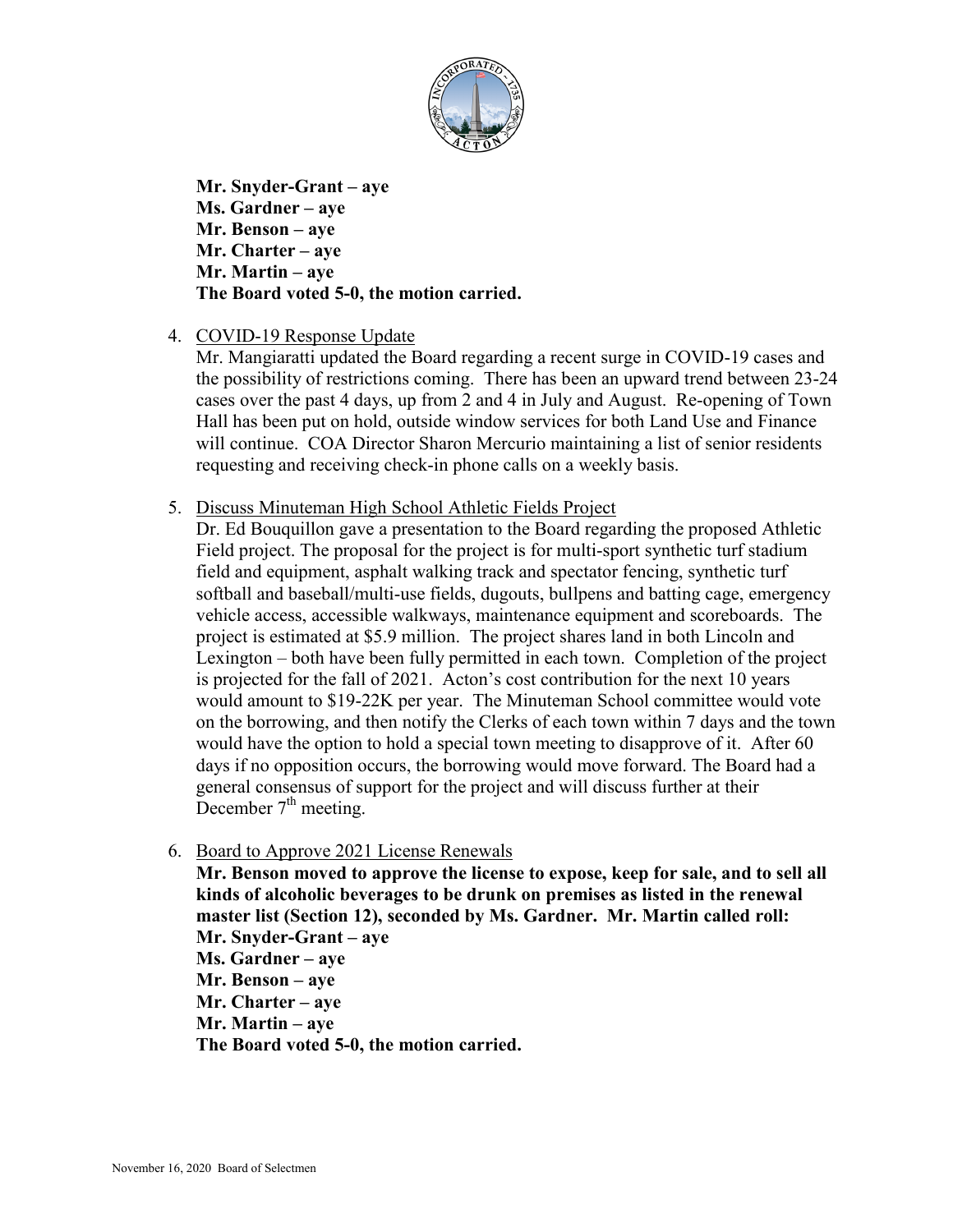

**Mr. Martin moved to approve Orange Door Hospitality, LLC to expose, keep for sale, and to sell all kinds of alcoholic beverages to be drunk on premises, seconded by Ms. Gardner. Mr. Martin called roll:**

**Mr. Snyder-Grant – aye Ms. Gardner – aye Mr. Benson – aye Mr. Charter – aye Mr. Martin – aye The Board voted 5-0, the motion carried.**

**Ms. Gardner moved to approve retail package goods store license to expose, keep for sale, and to sell all kinds of alcoholic beverages, not to be drunk on premise as listed in the master renewal list (section 15), seconded by Mr. Snyder-Grant. Mr. Martin called roll: Mr. Snyder-Grant – aye Ms. Gardner – aye Mr. Benson – aye Mr. Charter – aye Mr. Martin – aye The Board voted 5-0, the motion carried.**

**Mr. Martin moved to approve the common victualler licenses to expose, keep fo sale, and to sell wines and malts to be drunk on premise as listed in the master renewal list (section 15), seconded by Ms. Gardner. Mr. Martin called roll: Mr. Snyder-Grant – aye Ms. Gardner – aye Mr. Benson – aye Mr. Charter – aye Mr. Martin – aye The Board voted 5-0, the motion carried.**

**Mr. Benson moved to approve the Class II Used Car licenses as listed in the master list, seconded by Ms. Gardner. Mr. Martin called roll: Mr. Snyder-Grant – aye Ms. Gardner – aye Mr. Benson – aye Mr. Charter – aye Mr. Martin – aye The Board voted 5-0, the motion carried.**

**Mr. Benson moved to approve the Class I New Car licenses as listed in the master list, seconded by Ms. Gardner. Mr. Martin called roll: Mr. Snyder-Grant – aye Ms. Gardner – aye**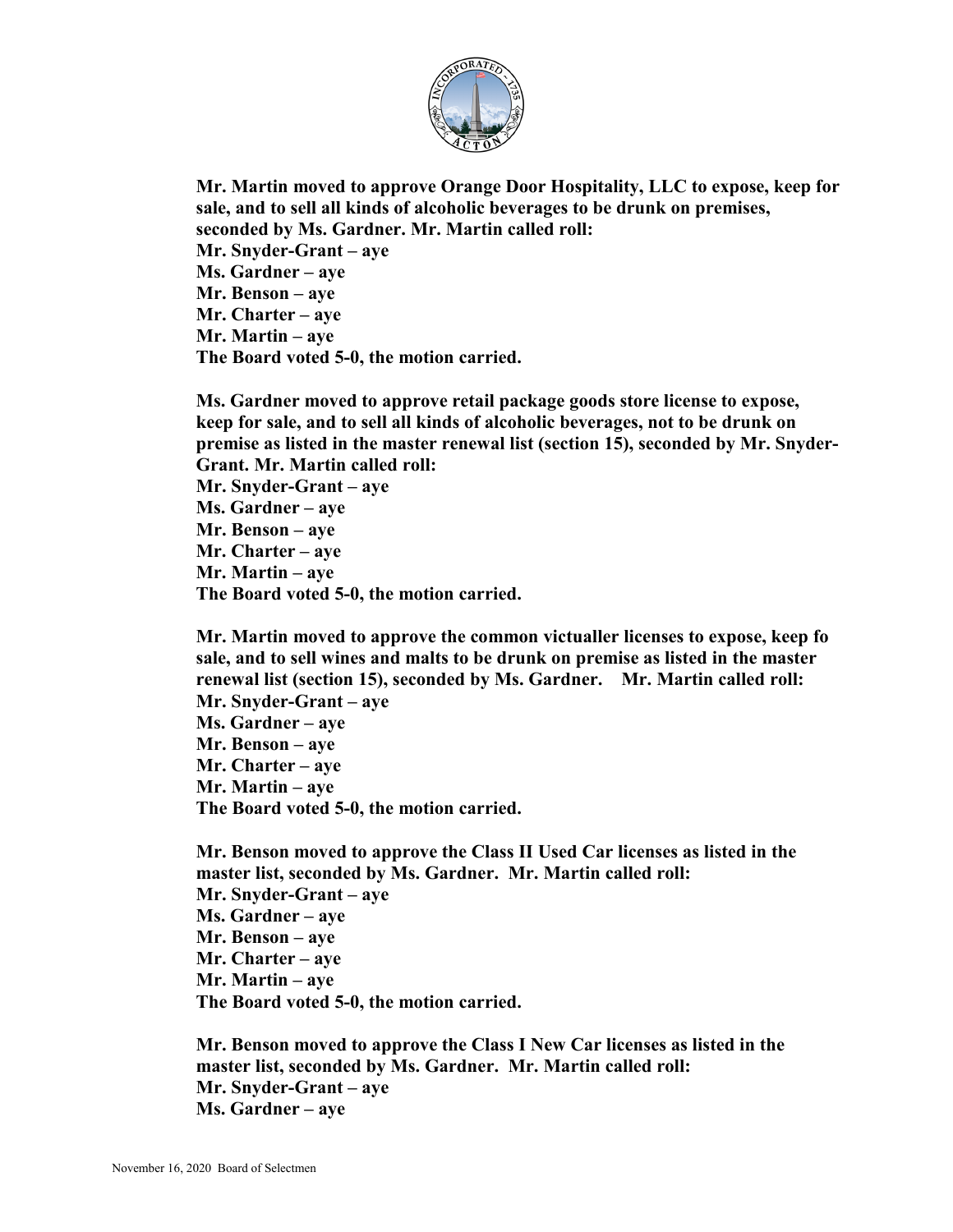

**Mr. Benson – aye Mr. Charter – aye Mr. Martin – aye The Board voted 5-0, the motion carried.**

**Mr. Benson moved to approve the entertainment licenses as listed in the master renewal list, seconded by Ms. Gardner. Mr. Martin called roll: Mr. Snyder-Grant – aye Ms. Gardner – aye Mr. Benson – aye Mr. Charter – aye Mr. Martin – aye The Board voted 5-0, the motion carried.**

**Mr. Benson moved to renew bowling alley and billiard table licenses as listed in the master renewal list, seconded by Ms. Gardner. Mr. Martin called roll: Mr. Snyder-Grant – aye Ms. Gardner – aye Mr. Benson – aye Mr. Charter – aye Mr. Martin – aye The Board voted 5-0, the motion carried.**

**Mr. Benson moved to approve the 24 hour permit as listed in the master renewal list, seconded by Ms. Gardner. Mr. Martin called roll: Mr. Snyder-Grant – aye Ms. Gardner – aye Mr. Benson – aye Mr. Charter – aye Mr. Martin – aye The Board voted 5-0, the motion carried.**

**Mr. Benson moved to approve automated amusement devises as listed in the master renewal list, seconded by Ms. Gardner. Mr. Martin called roll: Mr. Snyder-Grant – aye Ms. Gardner – aye Mr. Benson – aye Mr. Charter – aye Mr. Martin – aye The Board voted 5-0, the motion carried.**

**Mr. Benson moved to approve a taxi cab license as listed in the master renewal list, seconded by Ms. Gardner. Mr. Martin called roll: Mr. Snyder-Grant – aye**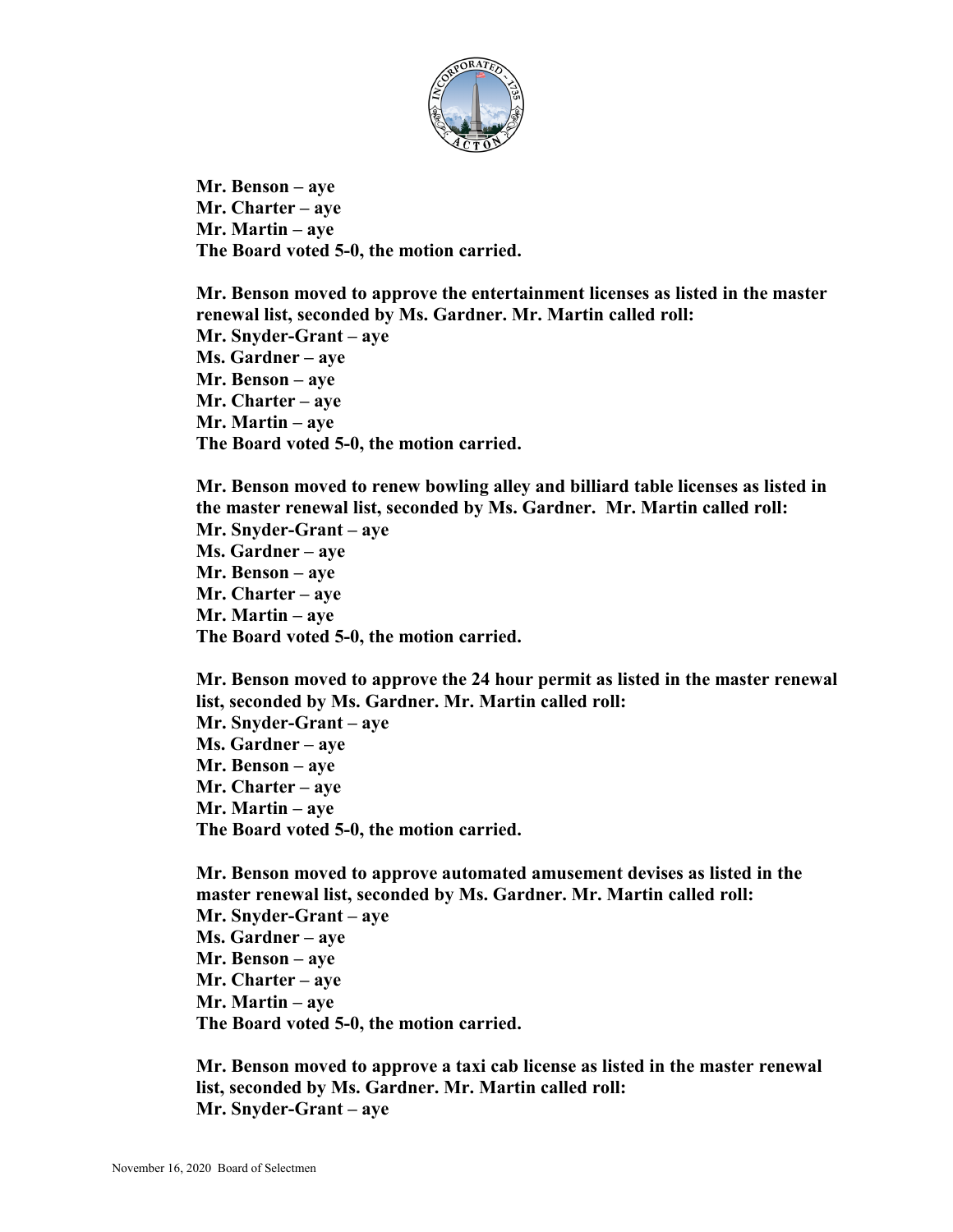

**Ms. Gardner – aye Mr. Benson – aye Mr. Charter – aye Mr. Martin – aye The Board voted 5-0, the motion carried.**

**Mr. Benson moved to approve a taxi cab drivers license as listed in the master renewal list, seconded by Ms. Gardner. Mr. Martin called roll: Mr. Snyder-Grant – aye Ms. Gardner – aye Mr. Benson – aye Mr. Charter – aye Mr. Martin – aye The Board voted 5-0, the motion carried.**

**Mr. Benson moved to approve a license to tell fortunes for money as listed in the master renewal list, seconded by Ms. Gardner. Mr. Martin called roll: Mr. Snyder-Grant – aye Ms. Gardner – aye Mr. Benson – aye Mr. Charter – aye Mr. Martin – aye The Board voted 5-0, the motion carried.**

**Mr. Benson moved to approve common victualler licenses as listed in the master renewal list, seconded by Mr. Snyder-Grant. Mr. Martin called roll: Mr. Snyder-Grant – aye Ms. Gardner – aye Mr. Benson – aye Mr. Charter – aye Mr. Martin – aye The Board voted 5-0, the motion carried.**

7. Board to Approve Private Way Plowing on Heron View Road and Wyndcliff Drive **Ms. Gardner moved to approve, seconded by Mr. Martin. Mr. Martin called roll: Mr. Snyder-Grant – aye Ms. Gardner – aye Mr. Benson – aye Mr. Charter – aye Mr. Martin – aye The Board voted 5-0, the motion carried.**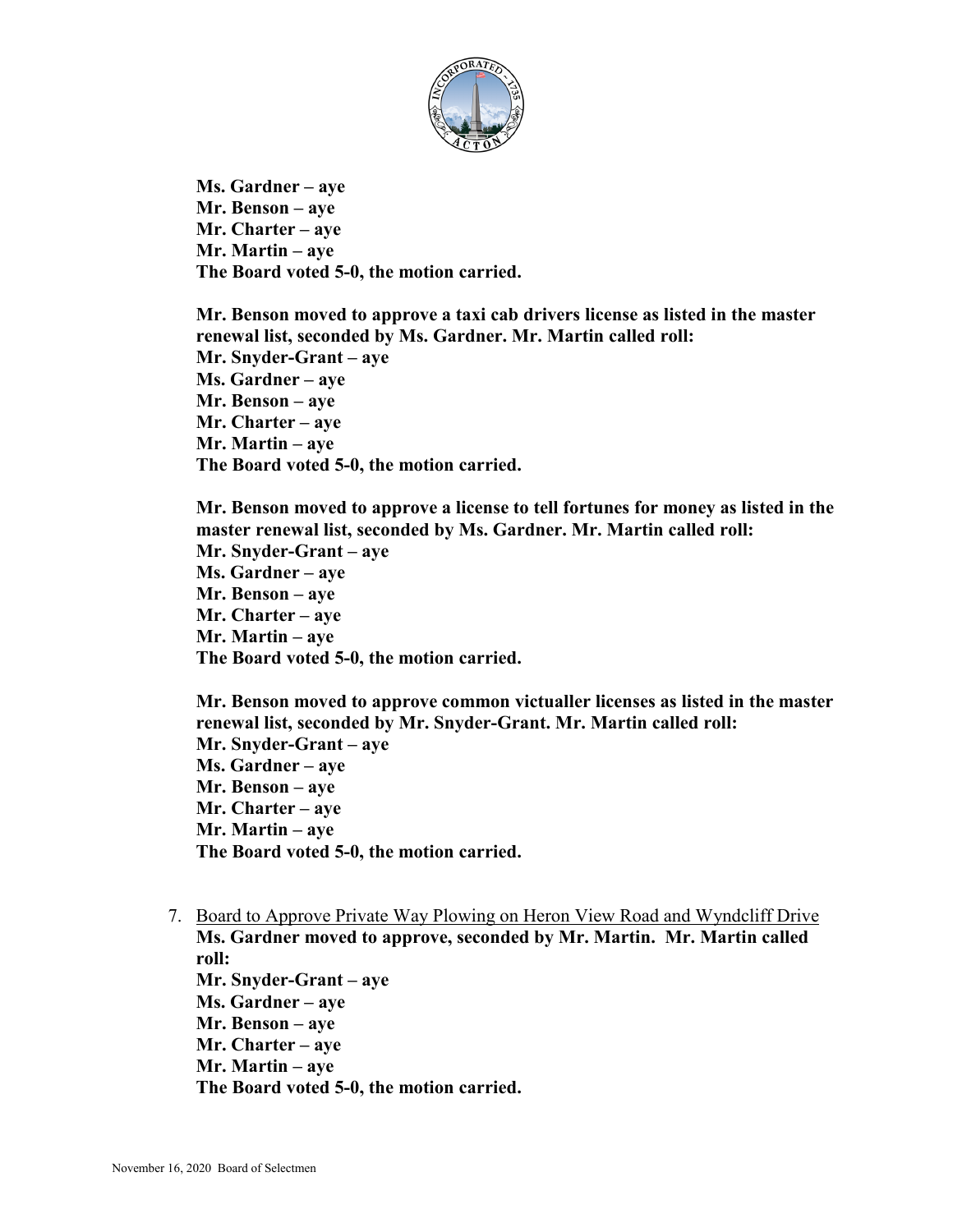

8. Board to Consider Declaring the Vacant House at 4 Piper Lane as Surplus and Discuss Next Steps

**Mr. Charter moved to declare the vacant house at 4 Piper Lane as surplus, seconded by Ms. Gardner. Mr. Martin called roll:**

**Mr. Snyder-Grant – aye Ms. Gardner – aye Mr. Benson – aye**

**Mr. Charter – aye**

**Mr. Martin – aye**

**The Board voted 5-0, the motion carried.**

9. Board to Approve Dog Park Location

The parcel located at 348-364 Main Street is owned by the Town, formal Town Meeting approval if the use of the property is not required. The Dog Park Committee will be seeking a Community Preservation Act award to cover 10% of the construction cost of the dog park with the balance being funded by an outside foundation. The CPA award will need to be approved at the 2021 Annual Town Meeting. The Selectmen will work with the Isaac Davis Way neighbors/abutters in reaching satisfactory accommodations.

**Ms. Gardner moved to approve the dog park location at 348 Main Street, seconded by Mr. Snyder-Grant. Mr. Martin called roll:**

**Mr. Snyder-Grant – aye Ms. Gardner – aye Mr. Charter - aye Mr. Benson – nay Mr. Martin – aye The Board voted 4-1, the motion carried.**

# **III. Consent Items**

Mr. Snyder-Grant held consent item #10, Mr. Martin held consent item #16. **Mr. Benson moved to approve item 10, October 19, November 2, 2020 meeting minutes as amended, and November 12, 2020, seconded by Mr. Martin. Mr. Martin called roll:**

**Mr. Snyder-Grant – aye Ms. Gardner – aye Mr. Benson – aye Mr. Charter – aye Mr. Martin – aye The Board voted 5-0, the motion carried.**

**Mr. Martin moved to approve item 16 support letter to the MetroWest/495 partnership, seconded by Ms. Gardner. Mr. Martin called roll: Mr. Snyder-Grant – aye Ms. Gardner – aye**